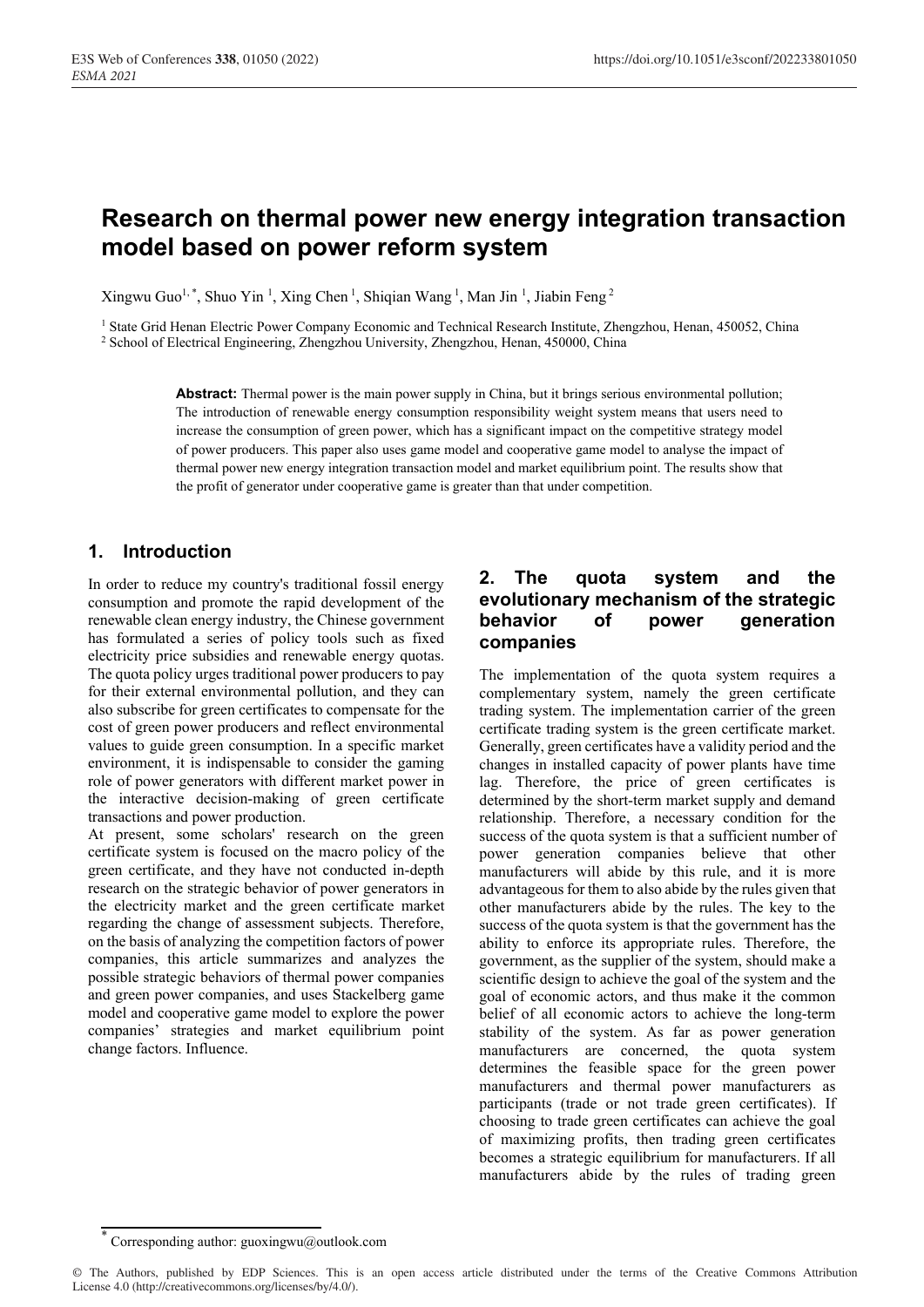certificates, the quota system becomes the common belief of all manufacturers.

## **3. Analysis of the strategic behavior of power companies under the weight of renewable energy consumption responsibility**

In recent years, the weight of responsibility for the consumption of renewable energy and the green certificate system have received widespread attention. The green certificate is the only certificate for the consumption of green electricity, and users can complete the assessment of the weight of consumption responsibility by purchasing the green certificate.

(1) Competitive factors analysis of power generation companies under the weight of consuming responsibility There are two main types of demand subjects for green certificates: one is power grid companies and power sales companies; the other is direct purchase users and companies with self-use power plants. The main body of green certificate supply is non-water renewable energy generators, and the two trade in the green certificate market. With the implementation of the consumption responsibility weight, emerging green certificate transaction entities represented by load aggregators and virtual power plants will also participate Green certificate trading is coming.

(2) Analysis of thermal power suppliers' strategic behavior under the weight of absorbing responsibility Thermal power has a certain price advantage for green power. The strategic focus of thermal power companies should be on competition for user quota power. Thermal power companies have the following options: First, through new green power plants or mergers and acquisitions The existing green power plants have completed their own strategic transformation and competed with other green electricity suppliers for quota electricity; second, thermal electricity suppliers do not participate in the competition of quota electricity; third, thermal electricity suppliers cooperate with green electricity suppliers to combine thermal power with Green electricity is sold in bundles according to a certain proportion; fourth, thermal power companies transfer part of the power generation rights to green electricity companies to obtain the proceeds from the transfer of power generation rights.

(3) Analysis of the strategic behavior of green ecommerce under the weight of consumption responsibility. The revenue of green e-commerce mainly comes from green electricity sales and green certificate sales. In green power sales, the cost of green power generation is the key, and the lower the power generation cost, the stronger the competitiveness. Green electricity sales revenue also depends on the expansion of business models. The rate of abandoning wind and light in some areas in China is still high, and green e-commerce can develop new business models. Electricity sales companies and large electric power users who did not complete the assessment indicators during the assessment of the weight of consumption responsibility can avoid deviation penalties

by purchasing green certificates. The strategic actions of green e-commerce mainly include: reducing the cost of renewable energy power generation, opening up sales channels for abandoning wind and light, and increasing the trading volume of green certificates.

## **4. Game analysis of power companies' strategic behaviors under the weight of renewable energy consumption responsibility**

#### **4.1 Description of game problem**

Assume that there are only thermal power suppliers and green power suppliers in the power market, and power generation companies compete for output. With reference to the strategic behaviors of thermal power companies mentioned above, considering that new green power plants and mergers and acquisitions are long-term investment, and trading green certificates is the original intention of the government to implement RPS, this article makes two assumptions. One is that thermal power companies and green power companies are competing for competition. Users, each adopting profit maximization strategies, can be analyzed by non-cooperative game equilibrium. This non-cooperative game equilibrium is analyzed from the perspective of Nash game and Stackelberg game. The second is that thermal power providers and green power providers cooperate to make joint decisions for the purpose of maximizing overall benefits, which can be analyzed by cooperation games. Non-cooperative game equilibrium analysis

Assuming that there are only thermal power suppliers and green power suppliers in the power market, thermal power companies and green power companies jointly meet the electricity demand of the power market. In the Stackelberg model, green e-commerce and thermal ecommerce constitute the "leader-follower" Stackelberg model. This article considers a game analysis of a duopoly market consisting of a thermal electricity supplier and a green electricity supplier. In the Stackelberg model, green e-commerce is the leader and thermal e-commerce is the follower. The output response function of thermal ecommerce is changed with the response of green ecommerce.

When the weight of the consumption responsibility is fixed, the green certificate price, feed-in tariff, thermal power output and thermal power profit will all decrease with the increase of the marginal cost of thermal power; the number of green certificates Qr, green power output, and market electricity will increase with the increase of thermal power cost . This shows that the increase in the cost of thermal power will enable more green power to be successfully cleared in the electricity market, and the number of green certificates in the market will increase, and the price of green certificates will fall. Under this circumstance, a large number of green power can be successfully cleared out of the market, the output of green power has increased, and the amount of electricity on the grid has increased, realizing the substitution effect of green power for thermal power. Green certificate prices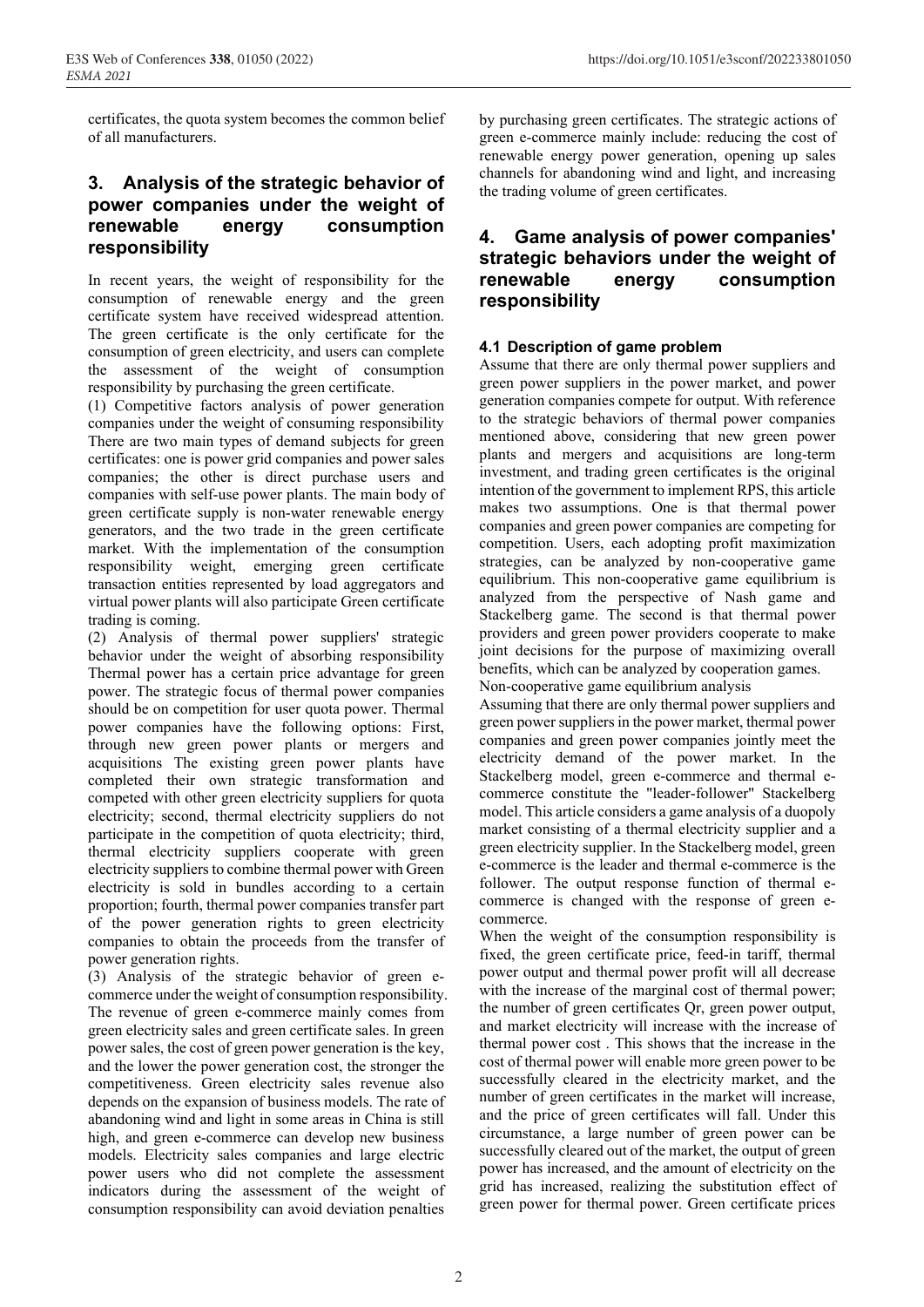and on-grid electricity prices will increase as the marginal cost of green electricity increases, and other variables will decrease as the marginal cost of green electricity increases. This shows that the increase in the cost of green power will reduce the amount of green power bids, reduce the output and profit of green power, and then reduce the number of on-grid electricity and green certificates, and raise the price of green certificates; when the green power quotation increases, the price is higher. Green electricity suppliers have become marginal generators, and the ongrid electricity prices have therefore increased. Therefore, thermal and green e-commerce companies have an incentive to reduce their power generation costs.

It would have been more profitable. By comparing the position of the equilibrium point of the Nash model and the Stackelberg model, it can be found that the partial monopoly caused by the merger of thermal power companies will increase the bargaining power of thermal power companies in the electricity market, thereby affecting the bidding of renewable energy in the electricity market.

#### **4.2 Equilibrium analysis of cooperative game**

In the scenario of thermal power supplier and green power supplier cooperation, thermal power supplier and green power supplier form an interest group to make decisions with the goal of maximizing collective interests.

In the cooperative game, the total revenue of thermal power and green power is greater than the total revenue of both parties in the non-cooperative game. The increased profits of the cooperation will help thermal power companies to get rid of their loss dilemma, and it can also help new energy power generation companies gain a foothold under the trend of "de-subsidy".

With the gradual increase of the quota ratio, the total power supply has a tendency to decrease. Through analysis, it can be seen that when the user side assumes more quota, only relying on the thermal power supplier to purchase the green certificate for the user cannot meet the user's quota assessment requirements, and the user will pass Other ways to complete the assessment, thermal power is less attractive to users, and the existence of a supply-demand balance mechanism leads to a reduction in thermal power output, which in turn leads to a reduction in the total power supply. The reduction in thermal power output also directly leads to a reduction in the profits of thermal power companies. Reasonable manufacturers will increase the declared price of electricity, which will lead to an increase in the feed-in tariff.

Since the profit of cooperative games is greater than that of non-cooperative games, manufacturers will spontaneously seek cooperation. (2) The cooperation between manufacturers will increase the profits of power generators, help thermal power companies to get rid of the dilemma of losses, and also help new energy power generation companies to gain a foothold under the trend of "de-subsidy". (3) Cooperation between manufacturers will raise the price of on-grid electricity and reduce the amount of electricity cleared from the market. The government should issue relevant policies to appropriately restrict cooperation between manufacturers.

# **5. Suggestions**

By combining the renewable energy consumption guarantee mechanism with the power spot, the traceability and uniqueness of the green power certificate is used to ensure that the renewable energy consumption guarantee mechanism is implemented, and the scale of subsidies is reduced by stimulating the green certificate market.

In order to protect the enthusiasm of green power demand, the participation of the whole society, and the return and reflection of green value, it is recommended that renewable energy companies and users conduct bilateral direct green power transactions at the initial stage of the market; promote project progress at the government level and strengthen the relationship with the power grid. In order to promote the realization of green electricity trading, and as a powerful supplement to the quota system to be implemented, it will release the vitality of the market as the consumption of renewable energy is gradually improving.

The quota system assesses the electricity sales side, which increases the market's demand for electricity from renewable energy generation, thereby promoting the transformation of the country's energy structure. As traditional power sources such as thermal power bear the increased demand for ancillary services from renewable energy access, the prices of the electric energy market and the ancillary service market cannot truly reflect the actual value under the above-mentioned circumstances. It is recommended to add a flexible power supply layout to improve the peak and frequency modulation capabilities in the system.

# **Ackonwledgments**

The authors gratefully acknowledgments the financial support from the State Grid Henan Electric Power Company Science and Technology Project in 2021 (5217L021000F)

# **References**

- 1. Shang Bo, Huang Taozhen. Research on green production decision-making of heterogeneous power generators under renewable energy quota system[J]. Operations Research and Management, 2021, 30(11): 6-13.
- 2. Xu Jiang, Gao Yuan, Liu Kangping, Wang Meng, Ma Baoming, Li Duo, Wen Yadong, Liu Dunnan. Research on the impact of thermal power and green power competition strategy on market equilibrium and bargaining power——Based on the weight of renewable energy consumption responsibility Game Analysis of Market Behavior of Power Generation Companies[J]. Price Theory and Practice, 2020(12): 139-143.DOI:10.19851/j.cnki.cn11- 1010/f.2020.12.527.
- 3. Li Ming, Lin Tingkang, Kuang Shifang, He Xinying, Zhang Kailin, Zeng Ming. Research on Market Transaction Decisions Considering the Weight of